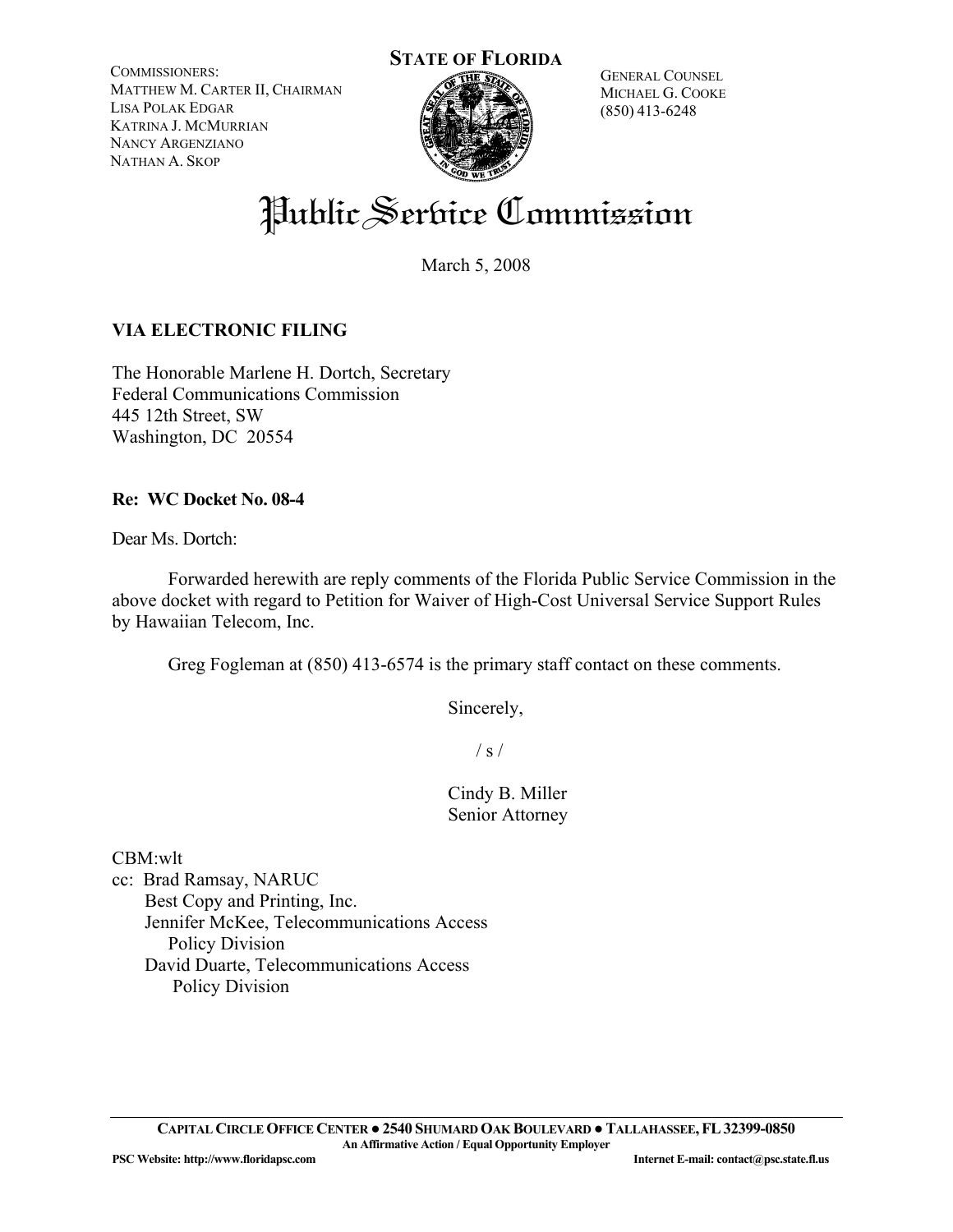#### **Before the Federal Communications Commission Washington, D.C. 20554**

| In the Matter of                                                                                                   |  |
|--------------------------------------------------------------------------------------------------------------------|--|
| Petition for Waiver of High-Cost Universal Service ) WC Docket No. 08-4<br>Support Rules by Hawaiian Telecom, Inc. |  |

## **REPLY COMMENTS OF THE FLORIDA PUBLIC SERVICE COMMISSION**

CHAIRMAN MATTHEW M. CARTER II COMMISSIONER LISA POLAK EDGAR COMMISSIONER KATRINA J. MCMURRIAN COMMISSIONER NANCY ARGENZIANO COMMISSIONER NATHAN A. SKOP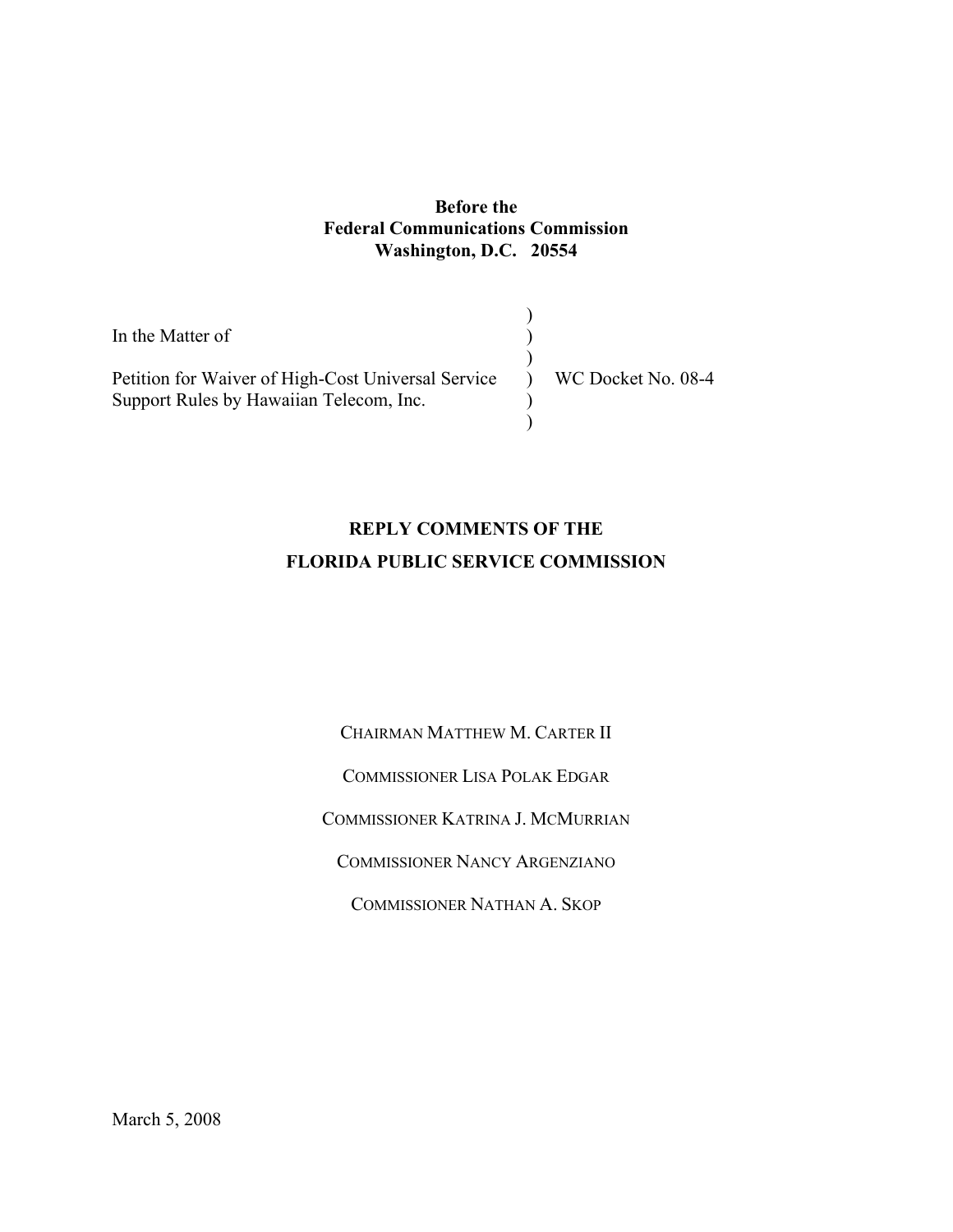#### **Introduction**

 The Florida Public Service Commission (FPSC) submits these reply comments in response to the Public Notice (Notice) released on January 18, 2008. In this Notice (DA 08- 131), the Federal Communications Commission's (FCC's) Wireline Competition Bureau seeks comment on the petition of Hawaiian Telcom, Inc. (HT) for waiver of certain FCC rules regarding high-cost universal service support.<sup>1</sup> Specifically, HT seeks a five-year waiver of section 54.309 of the FCC's rules to allow it to receive high-cost model support by averaging its line costs on a wire center by wire center basis, instead of on a statewide basis.<sup>2</sup> HT also requests a one-time waiver of section 54.314(d)(6) of the FCC's rules to allow HT to receive high-cost model support immediately upon grant of its petition.<sup>3</sup> HT estimates that grant of its waiver request would allow it to receive approximately \$6 million per year in high-cost model support. $4$ 

 While the FPSC is sympathetic to the conditions faced by HT, the FPSC believes that granting its petition for waiver of the rules is not the appropriate solution.

#### **Issues Regarding the FCC's Synthesis Model**

 The FCC's rules establish the methodology for determining eligibility to receive highcost model support funding for non-rural carriers, such as HT. First, line costs for each non-rural wire center in a state are estimated using a forward-looking economic cost model.<sup>5</sup> These line costs are then summed and averaged on a statewide basis.<sup>6</sup> If the statewide average (for nonrural carriers) exceeds the national average by two standard deviations or more (the "national cost benchmark"), the non-rural carriers in that state qualify for support.<sup>7</sup> Support is then allocated to the highest cost non-rural wire centers in the qualifying state.<sup>8</sup> As to HT's assertion that its costs are significantly higher than those generated by the FCC's Synthesis Model, the

 $\frac{3}{1}$  *Id.* 

 $\overline{a}$ 

 $^6$  *Id.* 

<sup>&</sup>lt;sup>1</sup> Hawaiian Telcom, Inc. Petition for Waiver of Sections 54.309 and 54.313(d)(6) of the Commission's Rules (filed Dec. 31, 2007) (Petition).

<sup>&</sup>lt;sup>2</sup> Petition at 1.

 $4$  *Id.* at 4, 23.

 $5$  47 C.F.R. § 54.309(a)(1).

 $7$  47 C.F.R. § 54.309(a)(4).

 $847$  C.F.R. § 54.309(a)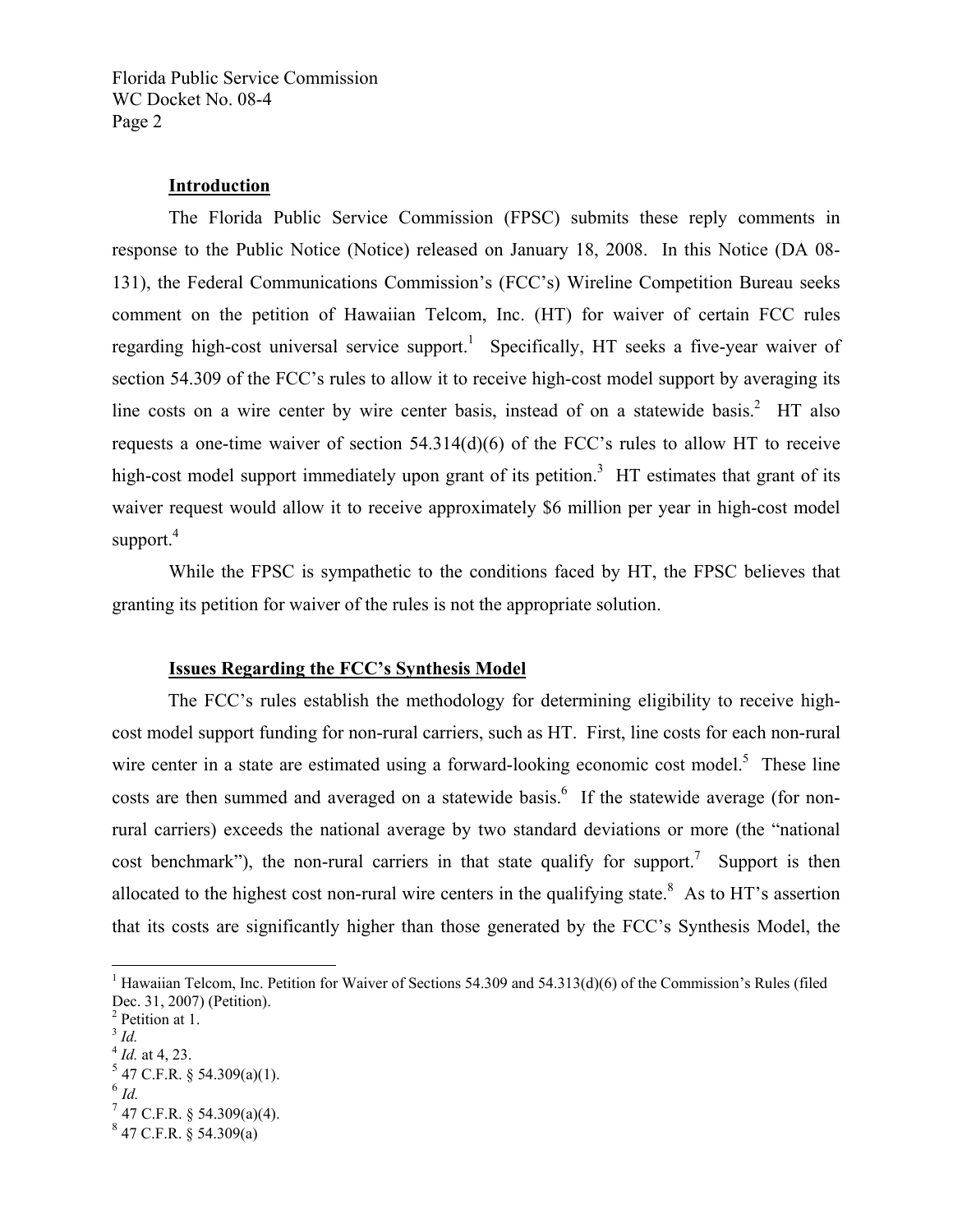FPSC contends that a more appropriate solution would be to revisit and adjust those inputs or engineering assumptions that do not accurately reflect the environment faced by the petitioner.

#### **Joint Federal / State Responsibility**

 The solution proposed by HT, to simply compare modeled wire center costs of individual wire centers to the national average benchmark, only focuses on granting the petitioner additional support. It does so without accounting for the complementary responsibility of the state to promote and advance universal service. The Telecommunications Act itself notes this joint responsibility.<sup>9</sup> Averaging a carrier's costs at the statewide level inherently recognizes this joint responsibility. This point is also noted by the comments of Verizon<sup>10</sup> and the joint comments filed by the Vermont Public Service Board, et al.<sup>11</sup> As noted in the Petition, the Hawaii Public Utilities Commission (HPUC) has put in place a framework to govern intrastate universal service support;<sup>12</sup> however, no funds have been collected or distributed using this mechanism.

#### **Existing Support Rules**

 HT, which acquired the assets of Verizon Hawaii in 2005, presumably was aware of the amount of federal universal service support available to it and the condition of the network it was purchasing.<sup>13</sup> Currently, federal rules do not allow a carrier to purchase a non-rural study area and seek support under the rural mechanism. This prohibition was explicitly decided by the FCC to limit the potential gaming of carriers seeking to maximize their receipts of universal service support. While HT's petition does not seek treatment as a rural carrier for purposes of universal service support, it does seek a change of the existing rules for the same reason, to receive additional universal service support. HT should have factored in the need for network improvements into the acquisition negotiations. The FPSC is troubled by this request for

 $\overline{a}$ 

 $9^9$  47 U.S.C. § 254(b)(5)

<sup>&</sup>lt;sup>10</sup> Comments of Verizon at pages 2-4.

 $11$  Comments in opposition of the Vermont Public Service Board, the Maine Public Utilities Commission, the Nebraska Public Service Commission, the South Dakota Public Utilities Commission, and the Consumer Advocate Division of the West Virginia Public Service Commission at pages 6-8.

<sup>&</sup>lt;sup>12</sup> See Hawaii Administrative Rule 6-81.

<sup>&</sup>lt;sup>13</sup> Verizon sold Verizon Hawaii and other assets to the Carlyle Group in March 2005, which renamed the operating company as Hawaiian Telcom.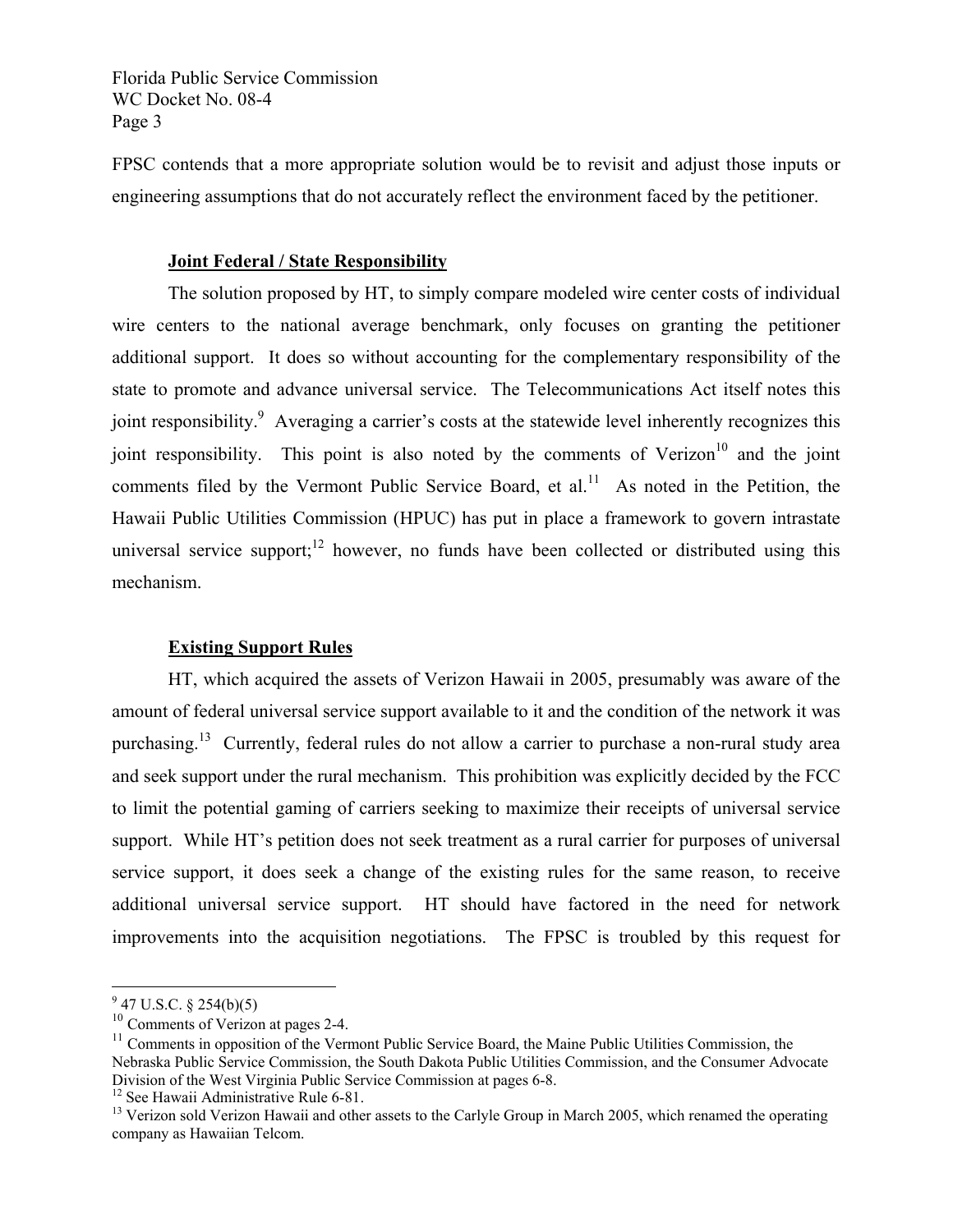additional support to a carrier that should have understood the ramifications of its acquisition, and now seeks to change the rules to its advantage. The FPSC believes that approval of this petition would set a dangerous precedent that would encourage other carriers to seek out additional support at a time when the universal service fund has been growing significantly.

#### **Transfer of Assets Conditions**

One of the points made by HT was that it lacks funding sources to improve its network.<sup>14</sup> While outside forces, such as the rules of the Rural Utilities Service, have imposed some of these limitations, HT agreed to others. Specifically, the HPUC placed conditions on the merger and sale to which HT agreed to abide. Among those conditions to which it agreed during the HPUC proceedings to acquire Verizon's assets, was not to submit a general rate increase application before 2009 and to provide a "customer appreciation bill credit" that totaled about \$13 million.<sup>15</sup> This sale of Verizon's network to HT was deemed to be in the "public interest" by the HPUC.<sup>16</sup> The FPSC contends that given the expertise, experience, and proximity of the HPUC, HT should first look to the state commission to address intrastate remedies before looking to the FCC for additional support. Another potential source of funding that may be available to HT would be an equity infusion from its parent company. Such investment would be at the discretion of the parent company.

#### **Ongoing Reform**

 On January 29, 2008, the FCC released three separate Notices of Proposed Rulemaking (NPRMs) pertaining to reform of the high-cost support mechanisms.<sup>17</sup> The FPSC is concerned that, if granted, HT's petition would set a precedent that may lead to additional petitions seeking similar piecemeal relief, as opposed to genuine reform. The FPSC has concerns that if the FCC

<u>.</u>

 $14$  Petition at 15-16.

<sup>&</sup>lt;sup>15</sup> 2004-05Annual Report of the Hawaii Public Utilities Commission, page 17, November 2005.<br>http://hawaii.gov/budget/LegReports/puc/2005\_AnnualReport.pdf

 $\frac{16}{16}$  Decision and Order No. 21696 before the Public Utilities Commission of the State of Hawaii, Docket No. 04-0140, in the matter of the application of Paradise Mergersub, Inc., GTE Corporation, Verizon Hawaii Inc., Bell Atlantic Communications, Inc. and Verizon Select Service Inc. for the approval of a merger transaction and related matters, filed March 16, 2005, at page 25.

<sup>17</sup> NRPM, WC Docket No. 05-337, CC Docket No. 96-45, FCC 08-4; FCC 08-5; FCC 08-22.